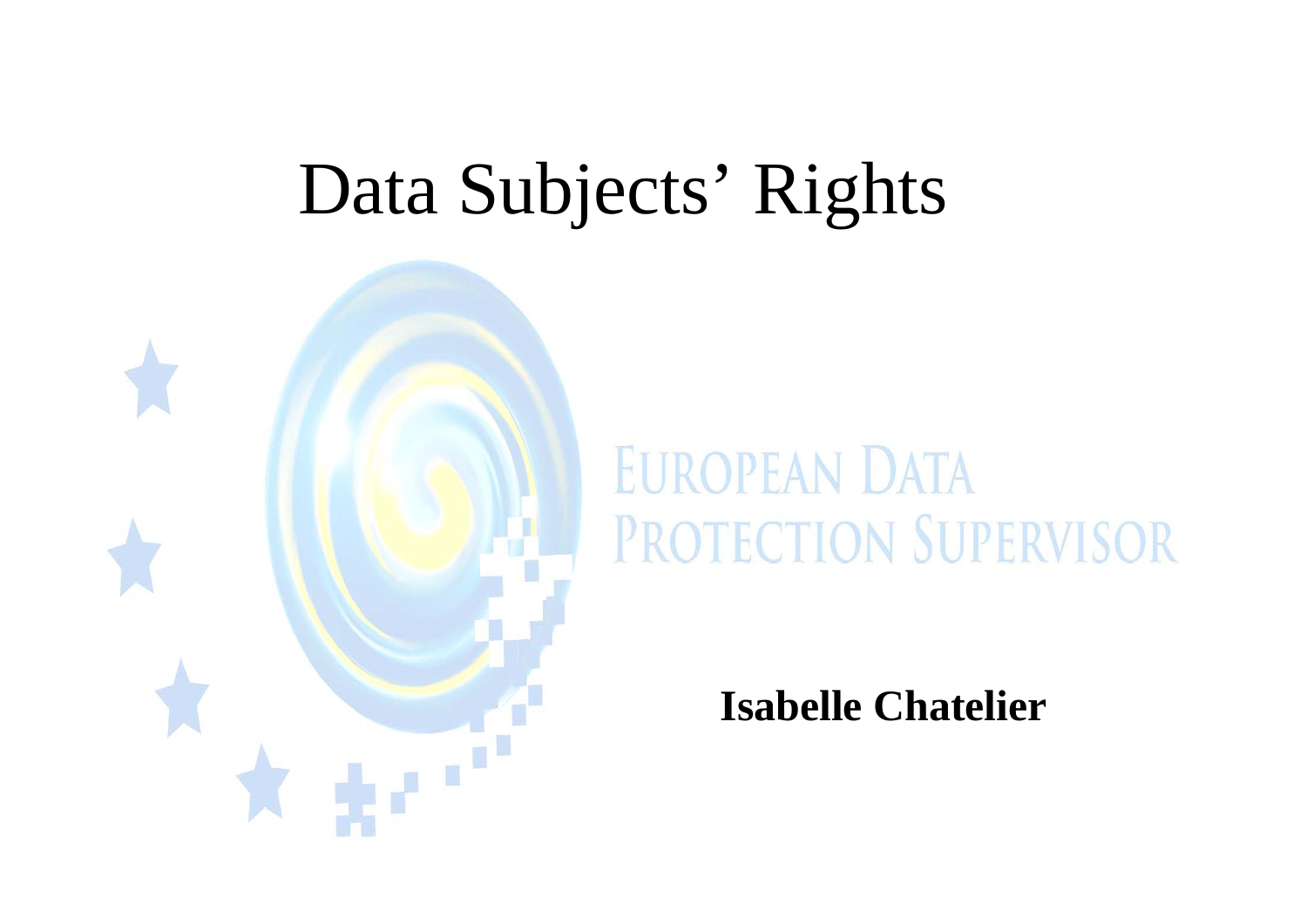



#### **Charter of Fundamental Rights Article 8(2)**

"Everyone has the right of access to data which has been collected concerning him or her, and the right to have it rectified."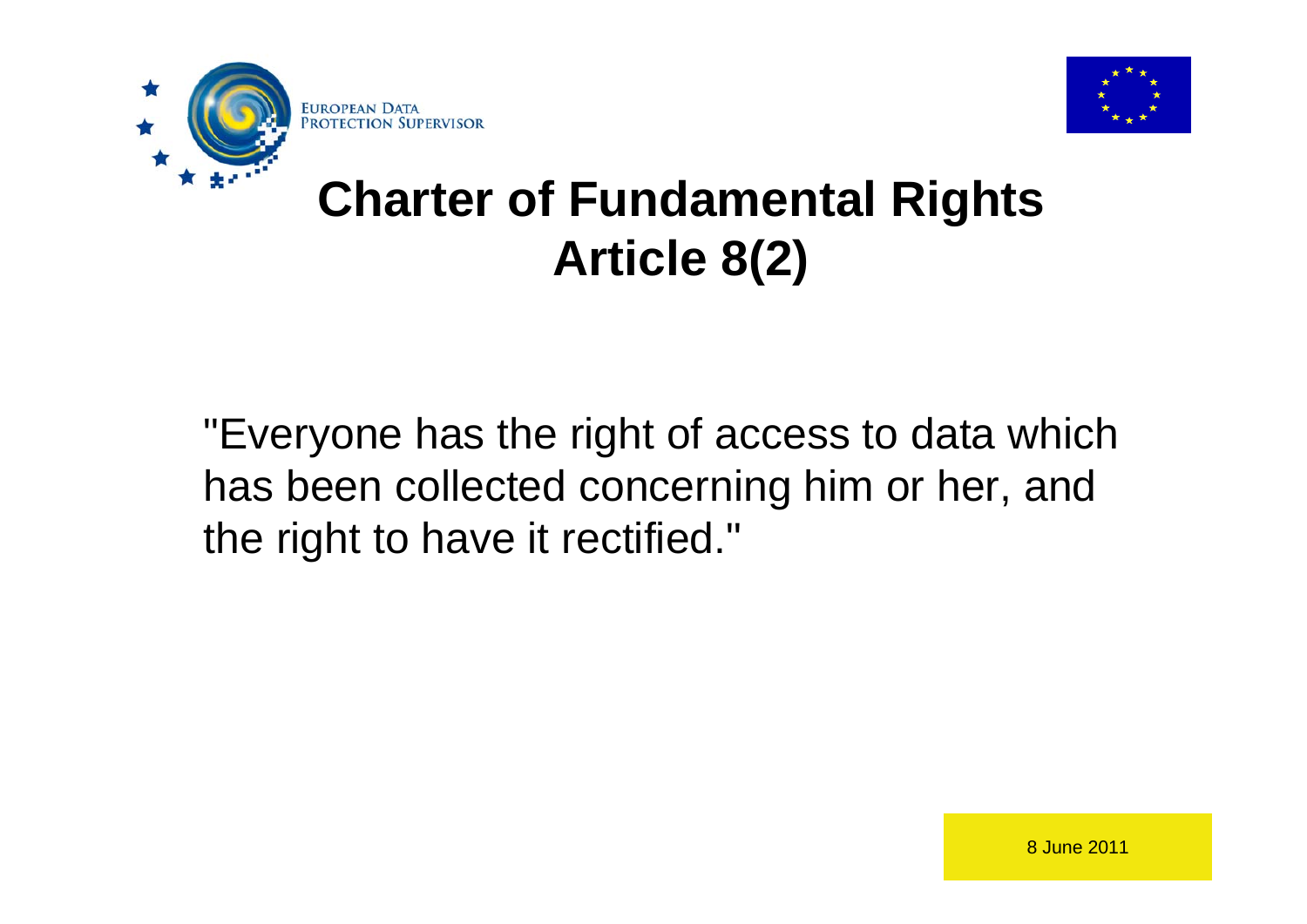



#### **A number of rights set forth in Regulation 45/2001**

- Right of access (Article 13)
- Right of rectification (Article 14)
- Right of blocking (Article 15)
- Right of erasure (Article 16)
- Right to object to the processing (Article 18)
- Special rights in case of automated individual decisions (Article 19)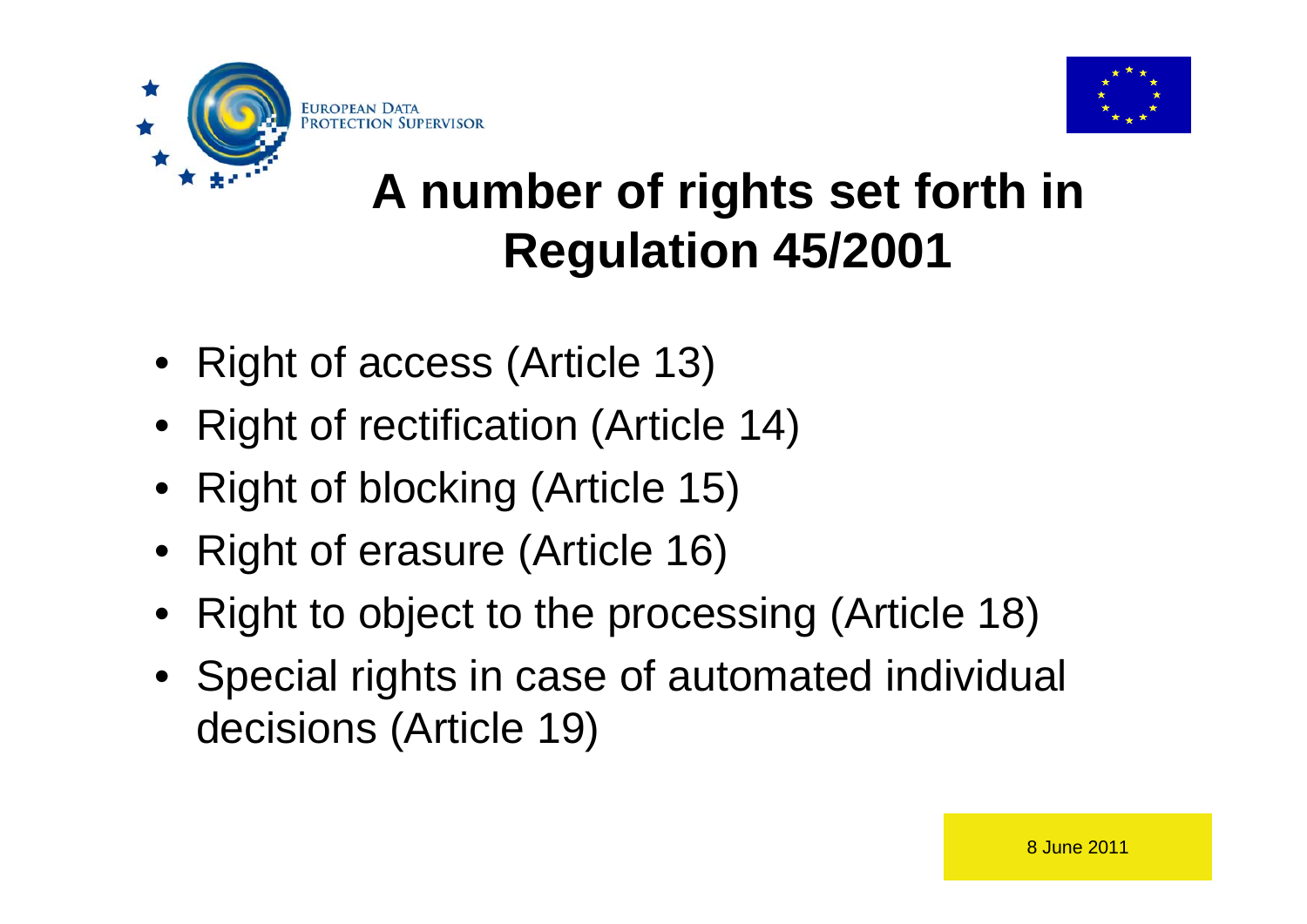



## **Common principles**

- DS rights shall be available at all times
- Positive obligation to act for the controller
- To guarantee their effective exercise
- Within a reasonable time limit
- $\triangleright$  "Without delay" for rectification
- $\triangleright$  Promptly for blocking and erasure
- $\triangleright$  "Within 3 months" for access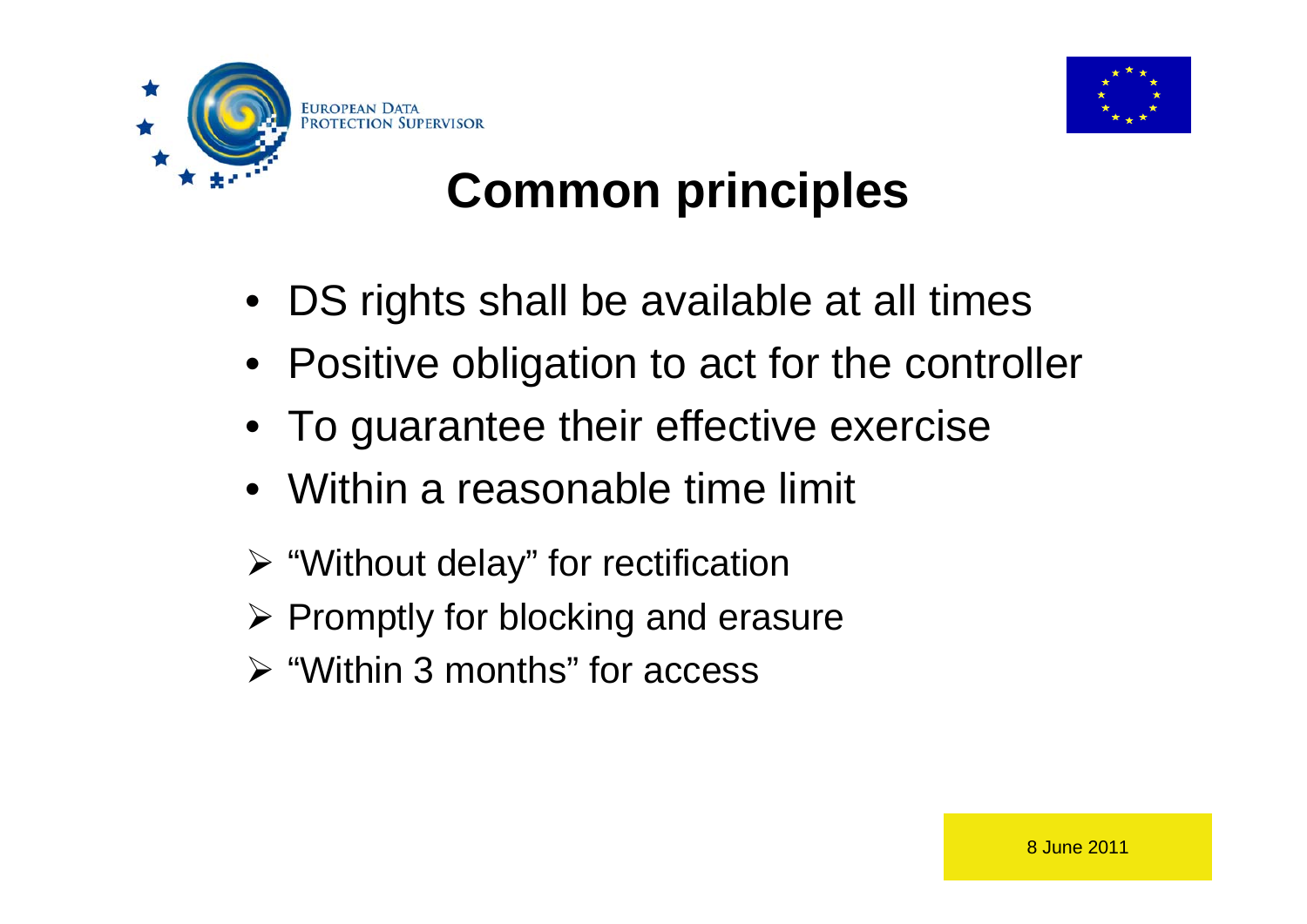



## In practice, what do they mean?

# How shall they be applied?

8 June 2011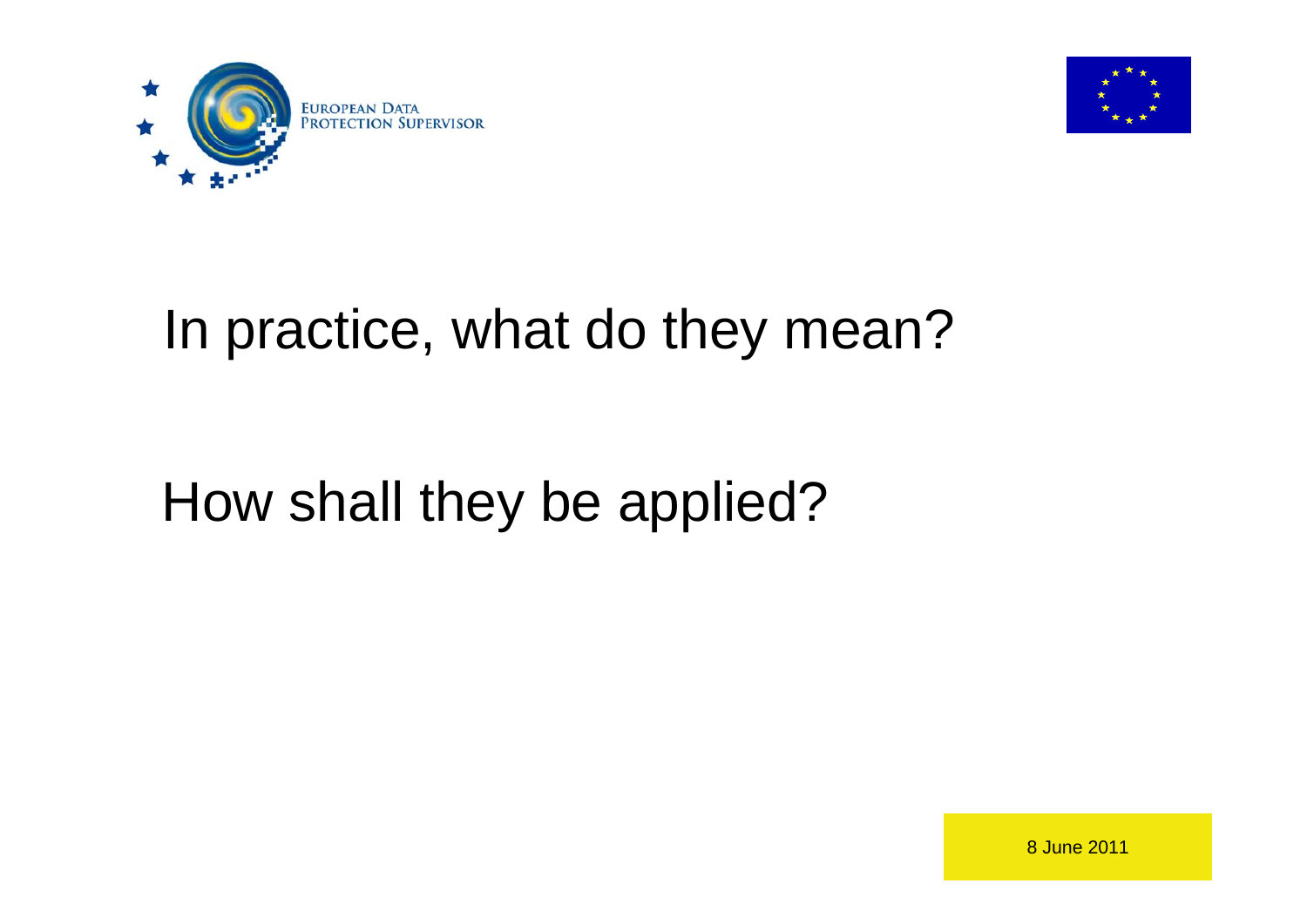



# **Right of Access (1)**

- Communication **in an intelligible form** of own personal data undergoing processing
- **Logic behind** the automated processing
- **Confirmation** as to whether data are processed about DS
- **Information** on purposes, categories of data, and recipients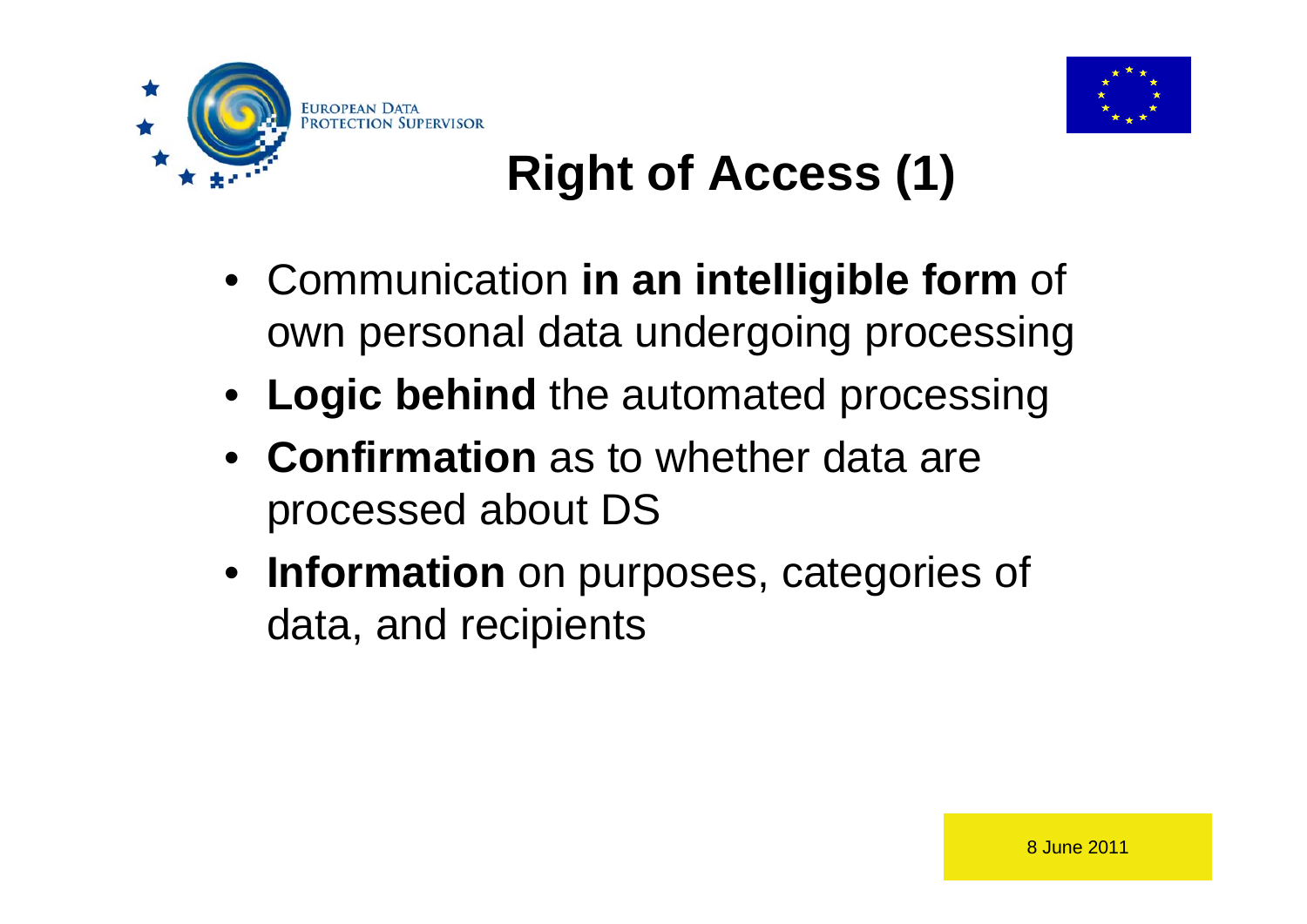



# **Right of Access (2)**

- Access shall be granted **to the fullest extent**
- **Unless** an Art.20 (1) exemption applies
	- Narrow interpretation, on a case-by-case basis
	- Access must not be restricted more broadly than necessary
- **In such cases, specific modalities** of access:
	- Access to certain medical data through a doctor
	- Access to data through EDPS Art.20(4)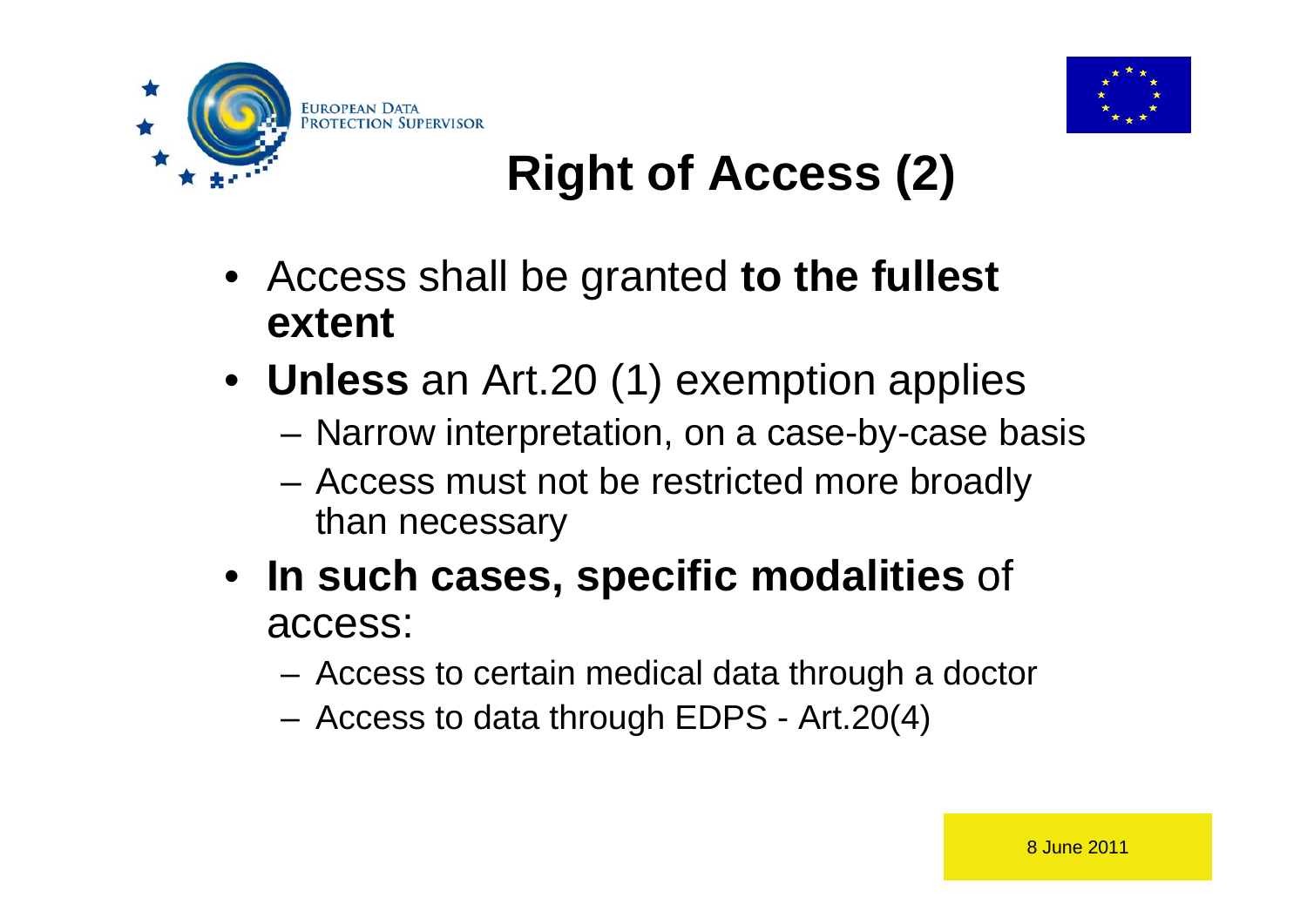



## **Right of Access (3)**

Access helps DS:

- understand which data are processed about him/her
- verify the quality of his/her own data
- verify the lawfulness of the processing
- exercise his/her other DP rights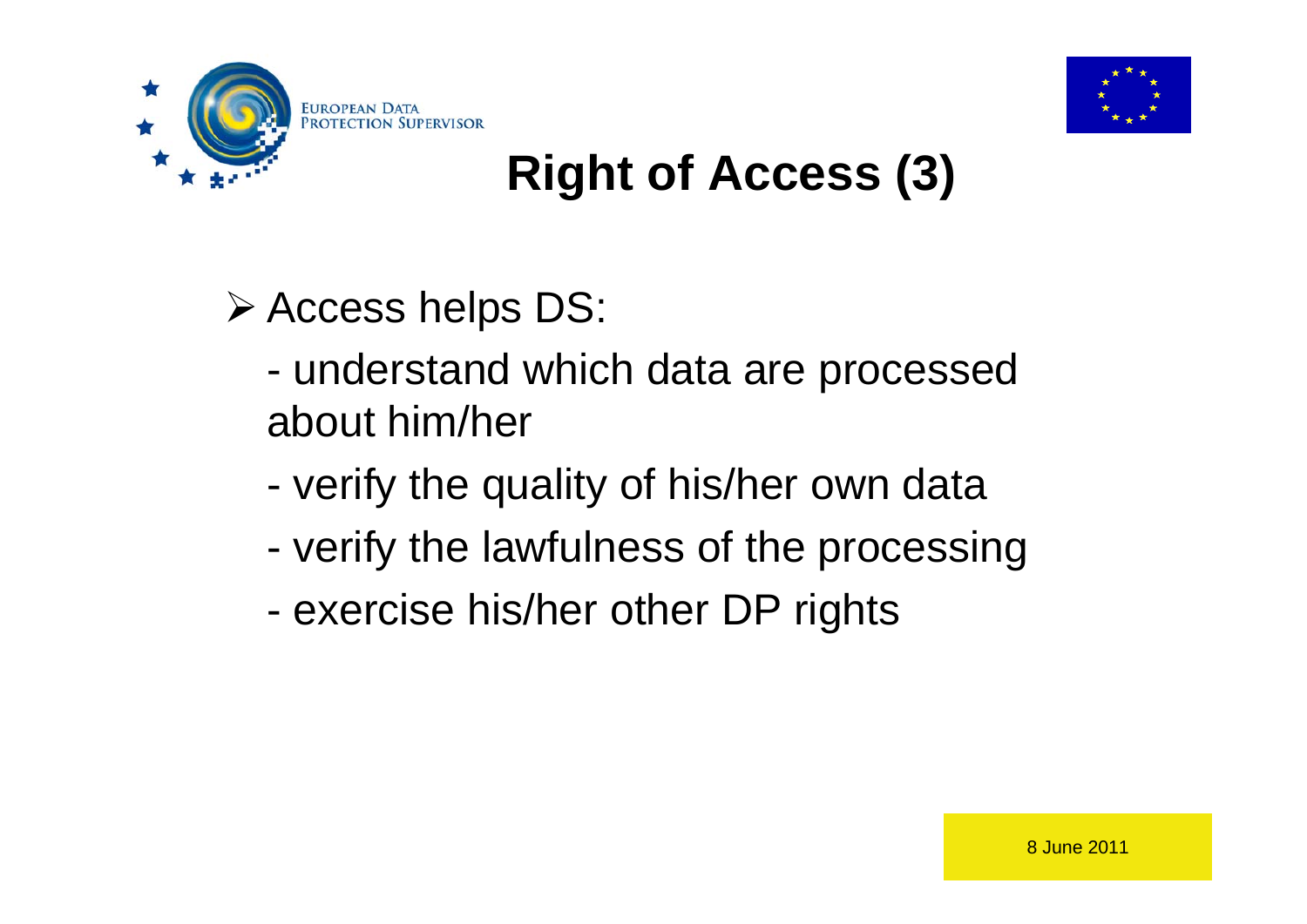



## **Rights triggered by inaccuracy of data or unlawful processing**

- **Inaccuracy/incompleteness**: right to rectify or to block data until controller has verified them
	- Rectification of objective and factual data
	- Completeness of file: complementary documents may be added, right to express point of view
- **Unlawful processing**: right to erase data or to block them
- **For purpose of proof**: right to block data no longer needed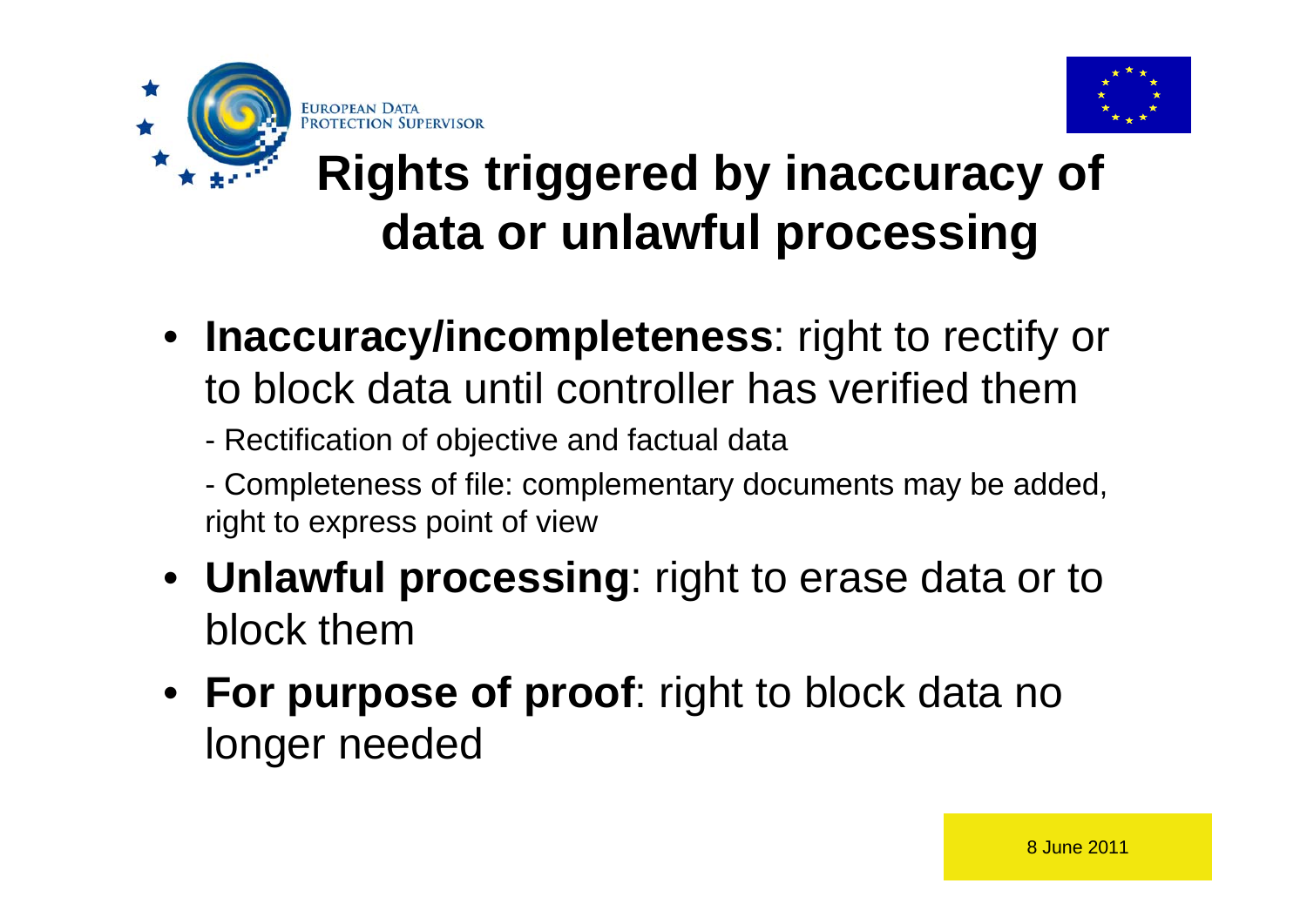

EUROPEAN DATA

PROTECTION SUPERVISOR



## **Right triggered by the particular situation of the DS: right to object**

a) Not compelling legitimate ground:

- Objection of publication of name in Tendering Register of the EU (TED) as contact person.

- Objection in context of civil proceedings that the Commission discloses information to a third party on whether or not DS was a civil servant at the Commission.

- Objection to disclosure of the salary data to the spouse in context of divorce procedure.

#### b) Compelling legitimate ground:

- Objection to publication of name of DS mentioned in court decisions published on internet.